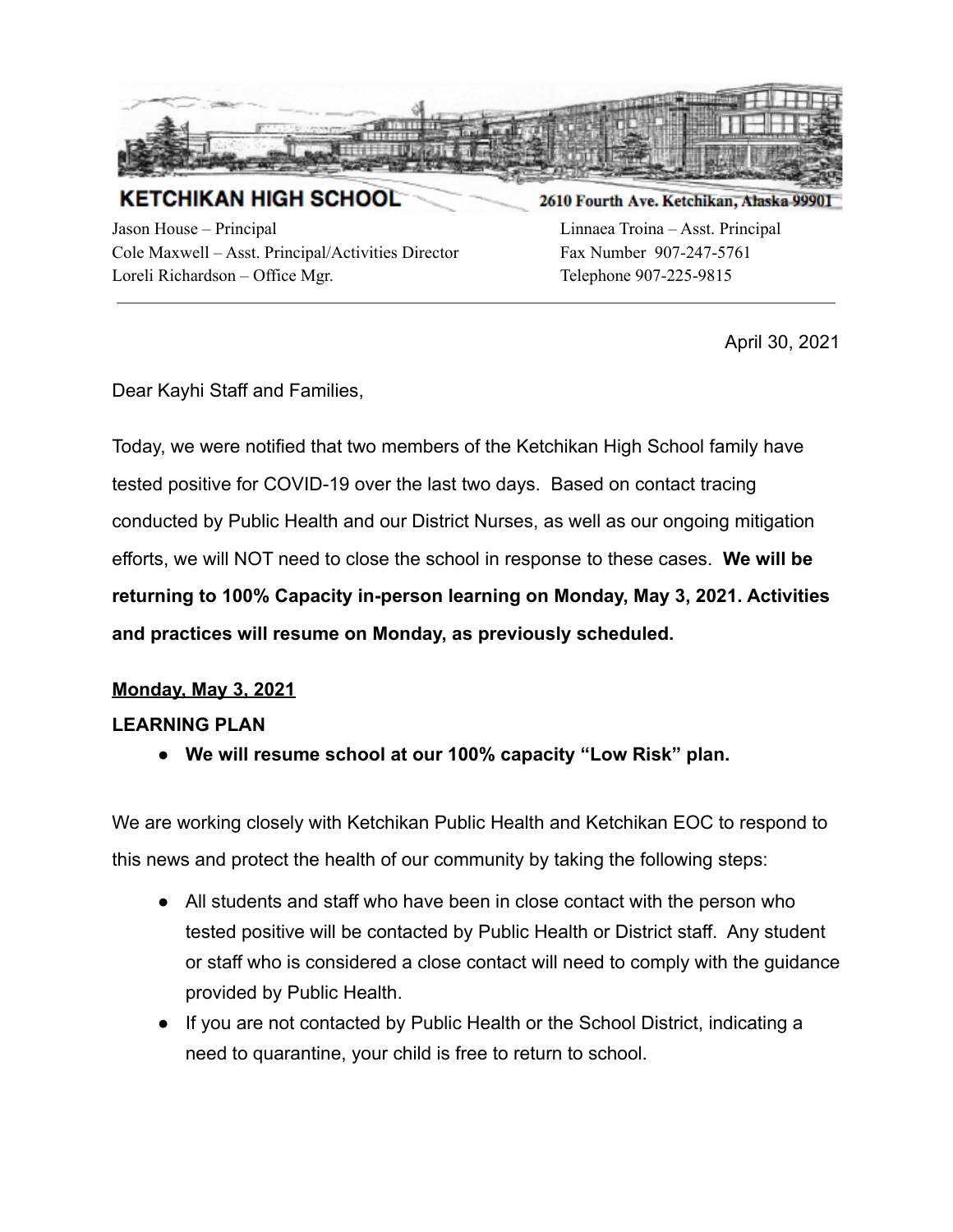- According to the [Alaska Smart Start 2020 guidance](http://track.spe.schoolmessenger.com/f/a/yTxsk3eIUhXd-_shqgEV2A~~/AAAAAQA~/RgRhqYTvP4QDAWh0dHA6Ly90cmFjay5zcGUuc2Nob29sbWVzc2VuZ2VyLmNvbS9mL2EvNERPYXVsQ1F6QzlOTW9CeFRyTWhkd35-L0FBQUFBUUF-L1JnUmhhT1I5UDBSSmFIUjBjSE02THk5bFpIVmpZWFJwYjI0dVlXeGhjMnRoTG1kdmRpOWpiM1pwWkMweE9TMXBibVp2Y20xaGRHbHZiaTloYkdGemEyRXRjMjFoY25RdGMzUmhjblF0TWpBeU1GY0hjMk5vYjI5c2JVSUtBRWY5c0lkZkR4V1c4RklhU21GemIyNHVTRzkxYzJWQWF6SXhjMk5vYjI5c2N5NXZjbWRZQkFBQUFBRX5XB3NjaG9vbG1CCgBGb1HIX-xxkKRSGkphc29uLkhvdXNlQGsyMXNjaG9vbHMub3JnWAQAAAAB), whether or not a school building or classroom needs to close for a 14-day quarantine will depend on how many students and staff are affected.
- The school community will be contacted through School Messenger if any further actions are needed.
- The school and any affected areas will be cleaned and sanitized before staff or students return.

## **COVID Safety**

- We continue to encourage all parents to take their students' temperatures and monitor students closely for any signs of potential illness.
- Students should remain at home if they have any symptoms of COVID-19, including: fever (defined as temperature over 100.3F), new or persistent cough, new trouble breathing or shortness of breath, chills, night sweats, sore throat, body aches, muscle aches, joint pain, headache, loss of taste or smell, fatigue, confusion, and/or stomach issues (diarrhea, vomiting, abdominal pain).
- Check this [website](http://track.spe.schoolmessenger.com/f/a/sEyAo09Fzxh2upGnOgosYw~~/AAAAAQA~/RgRhqYTvP4QbAWh0dHA6Ly90cmFjay5zcGUuc2Nob29sbWVzc2VuZ2VyLmNvbS9mL2EvWTgwazFWMDM1Y285RjRxajRna29CUX5-L0FBQUFBUUF-L1JnUmhhT1I5UDBSY2FIUjBjSE02THk5amIzSnZibUYyYVhKMWN5MXlaWE53YjI1elpTMWhiR0Z6YTJFdFpHaHpjeTVvZFdJdVlYSmpaMmx6TG1OdmJTOWhjSEF2TW1RNU1tSTNOMkpqT0RBME5ETXlPV0V4WldVek9UVTBZakEyTTJKa09HTlhCM05qYUc5dmJHMUNDZ0JIX2JDSFh3OFZsdkJTR2twaGMyOXVMa2h2ZFhObFFHc3lNWE5qYUc5dmJITXViM0puV0FRQUFBQUJXB3NjaG9vbG1CCgBGb1HIX-xxkKRSGkphc29uLkhvdXNlQGsyMXNjaG9vbHMub3JnWAQAAAAB) for information about local testing sites.

The best way to prevent the spread of COVID-19 is by wearing a face mask, physical distancing, and practicing good health hygiene. Be sure to wash your hands frequently with soap and warm water, cover your coughs and sneezes, and avoid contact with people who have signs of illness. Get plenty of rest, exercise, and eat a healthy diet.

We will keep you updated with any new information as it comes out, while meeting the requirements to protect everyone's right to privacy.

More information can be found on these websites:

- [Ketchikan Gateway Borough School District](http://track.spe.schoolmessenger.com/f/a/60s5XWUEuF30YZ7f4U0hBA~~/AAAAAQA~/RgRhqYTvP0TLaHR0cDovL3RyYWNrLnNwZS5zY2hvb2xtZXNzZW5nZXIuY29tL2YvYS85TWJHYzJUWi1VajFIeEdGOGI2MHhBfn4vQUFBQUFRQX4vUmdSaGFPUjlQMFFmYUhSMGNITTZMeTkzZDNjdWEyZGljMlF1YjNKbkwwUnZiV0ZwYmk4NE1GY0hjMk5vYjI5c2JVSUtBRWY5c0lkZkR4V1c4RklhU21GemIyNHVTRzkxYzJWQWF6SXhjMk5vYjI5c2N5NXZjbWRZQkFBQUFBRX5XB3NjaG9vbG1CCgBGb1HIX-xxkKRSGkphc29uLkhvdXNlQGsyMXNjaG9vbHMub3JnWAQAAAAB)
- [Alaska Department of Education & Early Development](http://track.spe.schoolmessenger.com/f/a/yTxsk3eIUhXd-_shqgEV2A~~/AAAAAQA~/RgRhqYTvP4QDAWh0dHA6Ly90cmFjay5zcGUuc2Nob29sbWVzc2VuZ2VyLmNvbS9mL2EvNERPYXVsQ1F6QzlOTW9CeFRyTWhkd35-L0FBQUFBUUF-L1JnUmhhT1I5UDBSSmFIUjBjSE02THk5bFpIVmpZWFJwYjI0dVlXeGhjMnRoTG1kdmRpOWpiM1pwWkMweE9TMXBibVp2Y20xaGRHbHZiaTloYkdGemEyRXRjMjFoY25RdGMzUmhjblF0TWpBeU1GY0hjMk5vYjI5c2JVSUtBRWY5c0lkZkR4V1c4RklhU21GemIyNHVTRzkxYzJWQWF6SXhjMk5vYjI5c2N5NXZjbWRZQkFBQUFBRX5XB3NjaG9vbG1CCgBGb1HIX-xxkKRSGkphc29uLkhvdXNlQGsyMXNjaG9vbHMub3JnWAQAAAAB) Alaska Smart State [2020](http://track.spe.schoolmessenger.com/f/a/yTxsk3eIUhXd-_shqgEV2A~~/AAAAAQA~/RgRhqYTvP4QDAWh0dHA6Ly90cmFjay5zcGUuc2Nob29sbWVzc2VuZ2VyLmNvbS9mL2EvNERPYXVsQ1F6QzlOTW9CeFRyTWhkd35-L0FBQUFBUUF-L1JnUmhhT1I5UDBSSmFIUjBjSE02THk5bFpIVmpZWFJwYjI0dVlXeGhjMnRoTG1kdmRpOWpiM1pwWkMweE9TMXBibVp2Y20xaGRHbHZiaTloYkdGemEyRXRjMjFoY25RdGMzUmhjblF0TWpBeU1GY0hjMk5vYjI5c2JVSUtBRWY5c0lkZkR4V1c4RklhU21GemIyNHVTRzkxYzJWQWF6SXhjMk5vYjI5c2N5NXZjbWRZQkFBQUFBRX5XB3NjaG9vbG1CCgBGb1HIX-xxkKRSGkphc29uLkhvdXNlQGsyMXNjaG9vbHMub3JnWAQAAAAB)
- [Alaska Department of Health and Social Services Back](http://track.spe.schoolmessenger.com/f/a/Ef-upPqHcNwe-jd7UEd4bg~~/AAAAAQA~/RgRhqYTvP0T3aHR0cDovL3RyYWNrLnNwZS5zY2hvb2xtZXNzZW5nZXIuY29tL2YvYS9PVFI2VUhoOXJtaHRVVHBmSmZkUlBRfn4vQUFBQUFRQX4vUmdSaGFPUjlQMFJBYUhSMGNEb3ZMMlJvYzNNdVlXeGhjMnRoTG1kdmRpOWtjR2d2UlhCcEwybGtMMUJoWjJWekwwTlBWa2xFTFRFNUwzTmphRzl2YkhsbFlYSXVZWE53ZUZjSGMyTm9iMjlzYlVJS0FFZjlzSWRmRHhXVzhGSWFTbUZ6YjI0dVNHOTFjMlZBYXpJeGMyTm9iMjlzY3k1dmNtZFlCQUFBQUFFflcHc2Nob29sbUIKAEZvUchf7HGQpFIaSmFzb24uSG91c2VAazIxc2Nob29scy5vcmdYBAAAAAE~) to School Health **[Information](http://track.spe.schoolmessenger.com/f/a/Ef-upPqHcNwe-jd7UEd4bg~~/AAAAAQA~/RgRhqYTvP0T3aHR0cDovL3RyYWNrLnNwZS5zY2hvb2xtZXNzZW5nZXIuY29tL2YvYS9PVFI2VUhoOXJtaHRVVHBmSmZkUlBRfn4vQUFBQUFRQX4vUmdSaGFPUjlQMFJBYUhSMGNEb3ZMMlJvYzNNdVlXeGhjMnRoTG1kdmRpOWtjR2d2UlhCcEwybGtMMUJoWjJWekwwTlBWa2xFTFRFNUwzTmphRzl2YkhsbFlYSXVZWE53ZUZjSGMyTm9iMjlzYlVJS0FFZjlzSWRmRHhXVzhGSWFTbUZ6YjI0dVNHOTFjMlZBYXpJeGMyTm9iMjlzY3k1dmNtZFlCQUFBQUFFflcHc2Nob29sbUIKAEZvUchf7HGQpFIaSmFzb24uSG91c2VAazIxc2Nob29scy5vcmdYBAAAAAE~)**